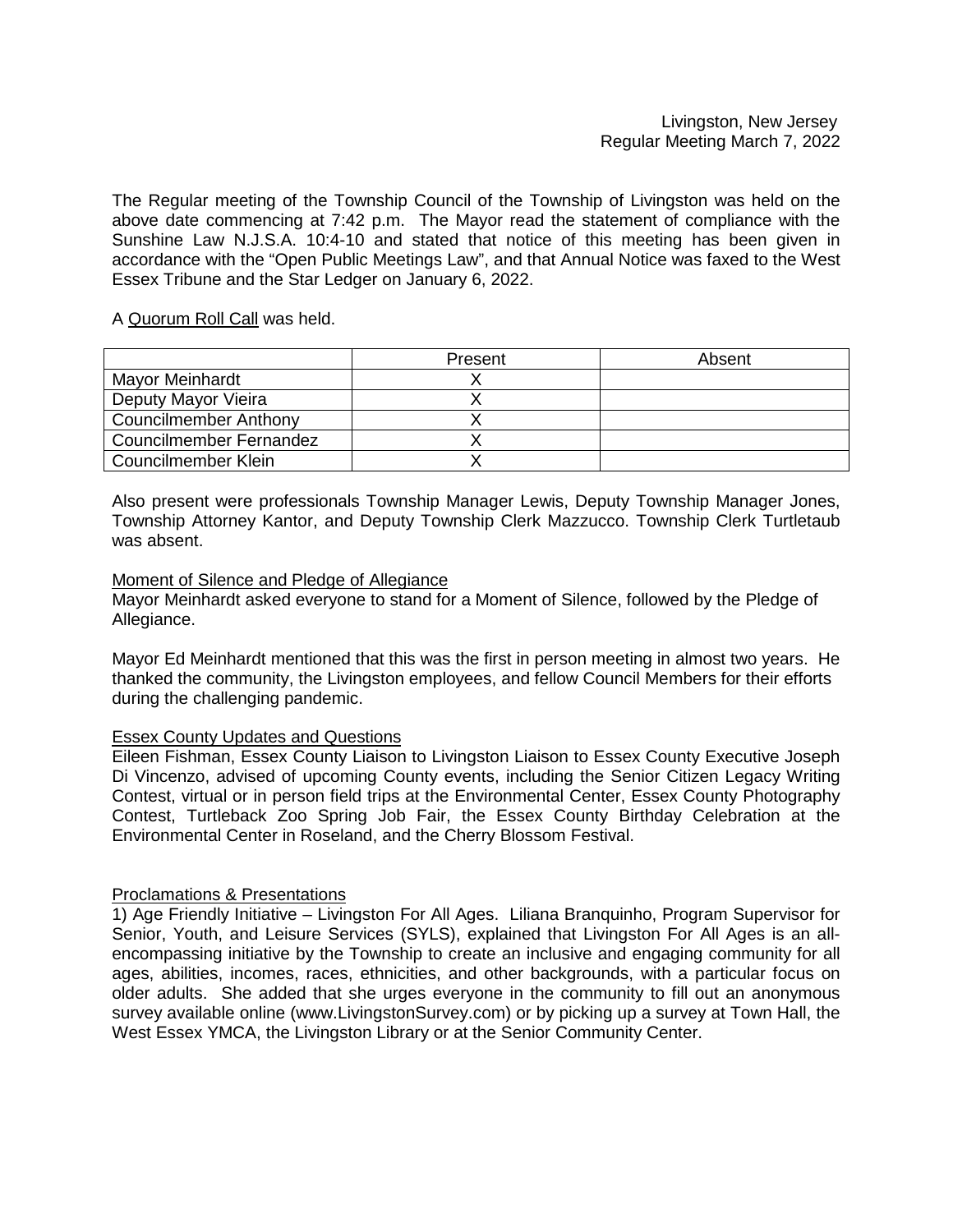Mayor Meinhardt requested a motion to read Resolution 22-115. On motion made and duly seconded, and on voice vote, the Mayor read the following Resolution.

## Res 22-115 Township of Livingston Supporting the Ukraine's Government and Citizens

**WHEREAS,** the Nation of Russia has invaded with deadly military force the independent nation of Ukraine in an unprovoked act of hostility that has been condemned by all freedom loving nations; and

**WHEREAS**, the Ukrainian people and its government have shown unwavering bravery in response to the unprovoked act of aggression by the Russians and continue to strive towards a democratic and independent state despite Russia's crime against peace; and

**WHEREAS**, the Township of Livingston (the "Township") condemns the invasion of Ukraine by Russia and any actions by Russia to escalate the conflict further and calls on Russia to return to diplomatic solutions to resolve this conflict; and

**WHEREAS**, the Township, the State of New Jersey and the United States support a democratic and independent Ukraine, free of the influence of Russia or any other country; and

**NOW THEREFORE BE IT RESOLVED** by the Mayor and the Township Council of the Township of Livingston, County of Essex, State of New Jersey that the Township condemns the invasion of Ukraine by Russia and supports the citizens of Ukraine in pursuing democracy and independence.

Councilmembers commented on their experiences attending the rally at the Oval in support of Ukraine, and committed their unwavering support to the people of the Ukraine during this time. On motion duly made and seconded, and on roll call vote, all members present voted YES.

Communications

Mayor Meinhardt read a thank you letter he received from Magnolia Wang regarding NORD Rare Disease Day.

Approval of Minutes, Pending Any Corrections

On motion duly made and seconded, and on voice vote, the Council approved the following, pending any corrections:

- 1) February 22, 2022 Regular and Conference Minutes
- 2) February 22, 2022 Closed Session Minutes

Public Portion (Agenda Items Only—4 Minute Limit)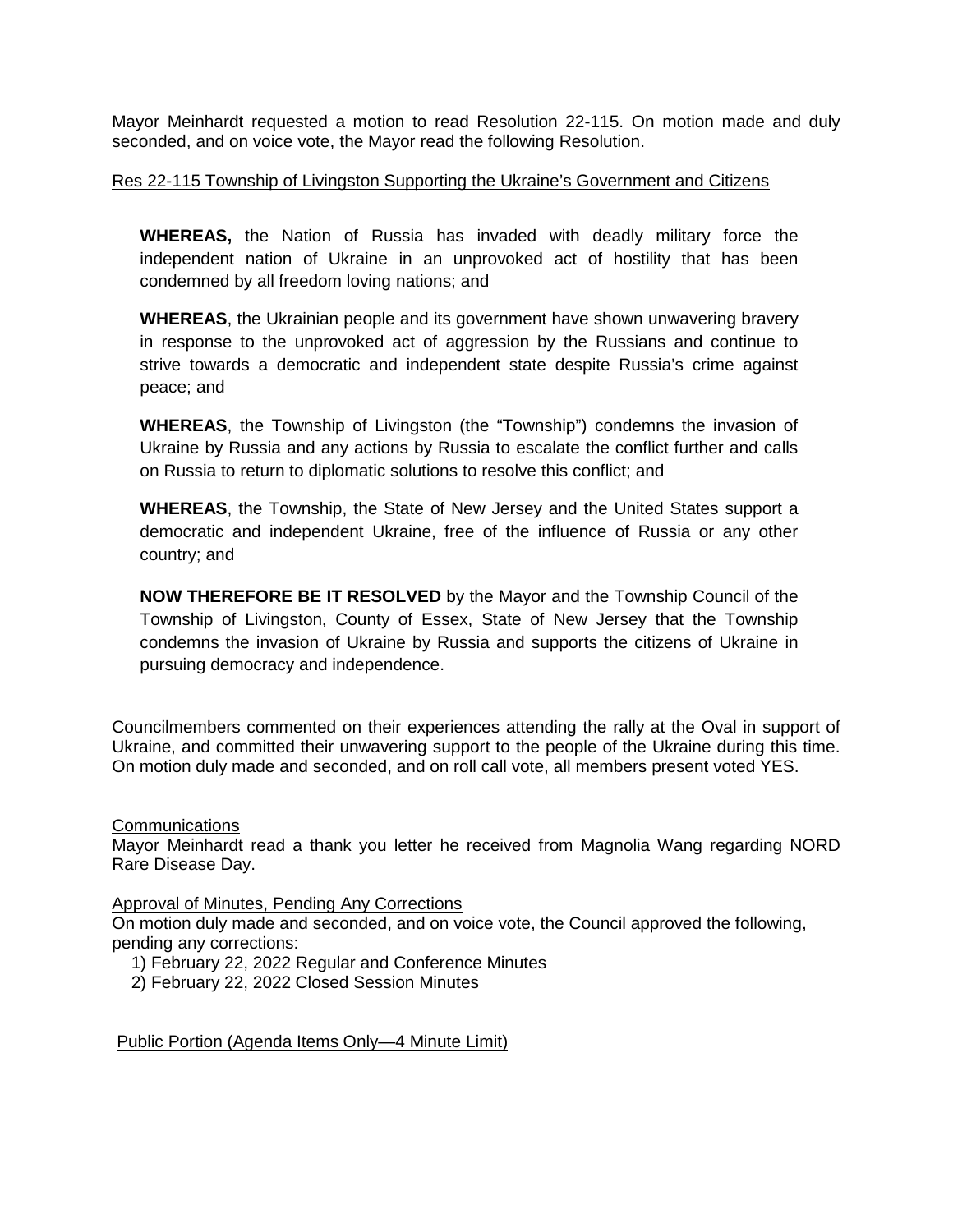On motion duly made and seconded, and by voice vote, the hearing on the Public Portion was opened.

Fred Friedman, 1304 Pointe Gate Drive, stated that the Livingston Chapter of AARP donated \$1,000 to the Ukraine.

Neeta Juvekar, 8 Chelsea Drive, mentioned that Air BNB is also donating to the Ukraine.

There being no speakers, on motion duly made and seconded and on voice vote, the public portion on Agenda items was closed.

#### Passage of Ordinances

Final Hearing/2nd Reading There were none.

Introduction

Ord. 4-2022 Amending and Supplementing Ch 170 by Permitting Cottage Food Operation as a Resience-Based Business was pulled from the Agenda, and will be reintroduced at a later date.

### Consent Agenda for Resolutions: Res 22-112

WHEREAS, the Township Council of the Township of Livingston has determined that certain items on its agenda which have the unanimous approval of all Councilmembers and do not require comment shall be termed the "Consent Agenda"; and

WHEREAS, the Township Council has determined that to increase its efficiency, the Consent Agenda shall be adopted with one resolution;

NOW, THEREFORE, BE IT RESOLVED by the Township Council that the items on the regular agenda for March 7, 2022 attached hereto, which are preceded by an "\*" are the Consent Agenda and are hereby accepted, approved and/or adopted.

#### Res 22-113 Resolution Authorizing the Award of a Contract to Genova Burns, LLC

WHEREAS, the Township of Livingston ("Township") has the need to acquire Labor Counsel Services pursuant to the provisions of N.J.S.A. 19:44A-20.4 and 20.5; and

WHEREAS, on November 1, 2021, the Township of Livingston issued RFP No. 16- 2021 as a fair and open process, to solicit proposals from firms experienced performing labor counsel services; and

WHEREAS, the request for proposals ("RFP") was advertised on the Township of Livingston website on November 1, 2021, and as a result twelve (12) rfp packages were requested; and

WHEREAS, on November 21, 2021, six (6) proposals were received by the bid deadline and publicly read; and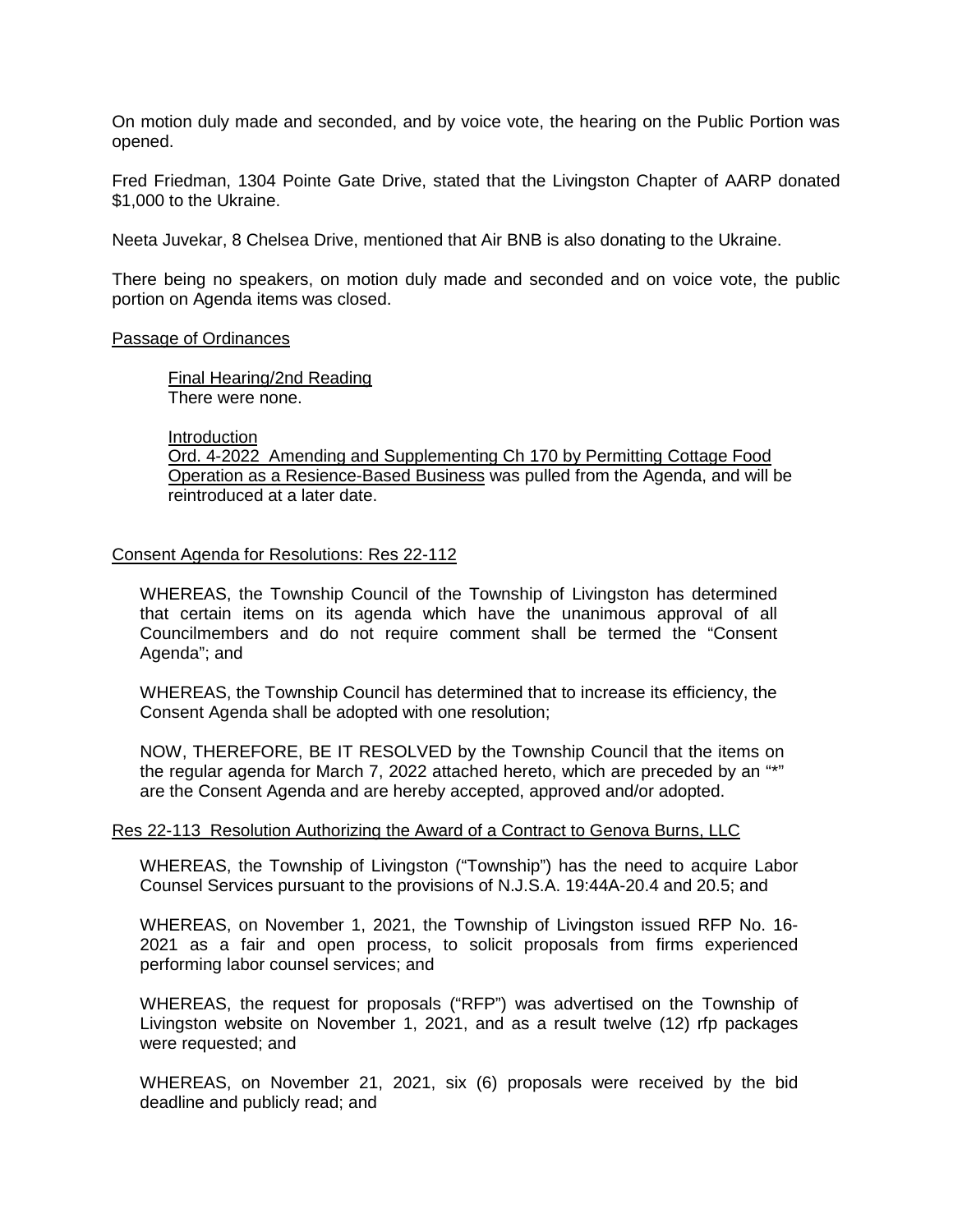WHEREAS, in accordance with the selection criteria established in the RFP, the proposals were evaluated for management criteria, technical criteria, past experience and performance, and financial considerations; and

WHEREAS, Genova Burns, LLC submitted a proposal that meets all of the requirements of the RFP, complies with the requirements of N.J.S.A. 10:5-31 et seq. and N.J.S.A. 17:27 et seq., and is the most advantageous to the Township; and

WHEREAS, the Township Council has determined that Genova Burns, LLC has provided labor counsel services in prior years and has performed in a satisfactory manner; and

WHEREAS, the Township Manager is recommending the award of a contract to Genova Burns, LLC to provide Labor Counsel services as required by the Township; and

WHEREAS, the Chief Financial Officer has certified that the account to be charged will be 2-01-20-155-001-404, contingent upon sufficient funds being appropriated in the 2022 municipal budget.

NOW, THEREFORE, BE IT RESOLVED, by the Township Council of the Township of Livingston, in the County of Essex, State of New Jersey, that it authorizes the Township Manager to enter into a contract with Genova Burns, LLC for the period of March 7, 2022 through December 31, 2022 in an amount not to exceed \$50,000.00.

## Res 22-114 Authorizing Alcoholic Beverages in Designated Public Recreation Areas

**WHEREAS,** the Council of the Township of Livingston (the "Council") amended and supplemented the language of the Code of the Township of Livingston, Chapter 61 Alcoholic Beverages, Article IV Public Recreation Areas (the "Code"), by adopting Ordinance 23-2021; and

**WHEREAS**, the Council may allow by Resolution the consumption of beer and wine to be sold by an authorized vendor in a designated location for a particular date/time; and

**WHEREAS**, there are two scheduled Township of Livingston events, Summerfest on June 12, 2022, and the  $4<sup>th</sup>$  of July celebration on July 4, 2022; and

**NOW THEREFORE BE IT RESOLVED** by the Mayor and the Township Council of the Township of Livingston, County of Essex, State of New Jersey that the Council hereby authorizes the consumption of beer and wine sold by an authorized vendor as follows:

i) Summerfest: June 12, 2022, from 12 pm to 4 pm in the location shown on Exhibit A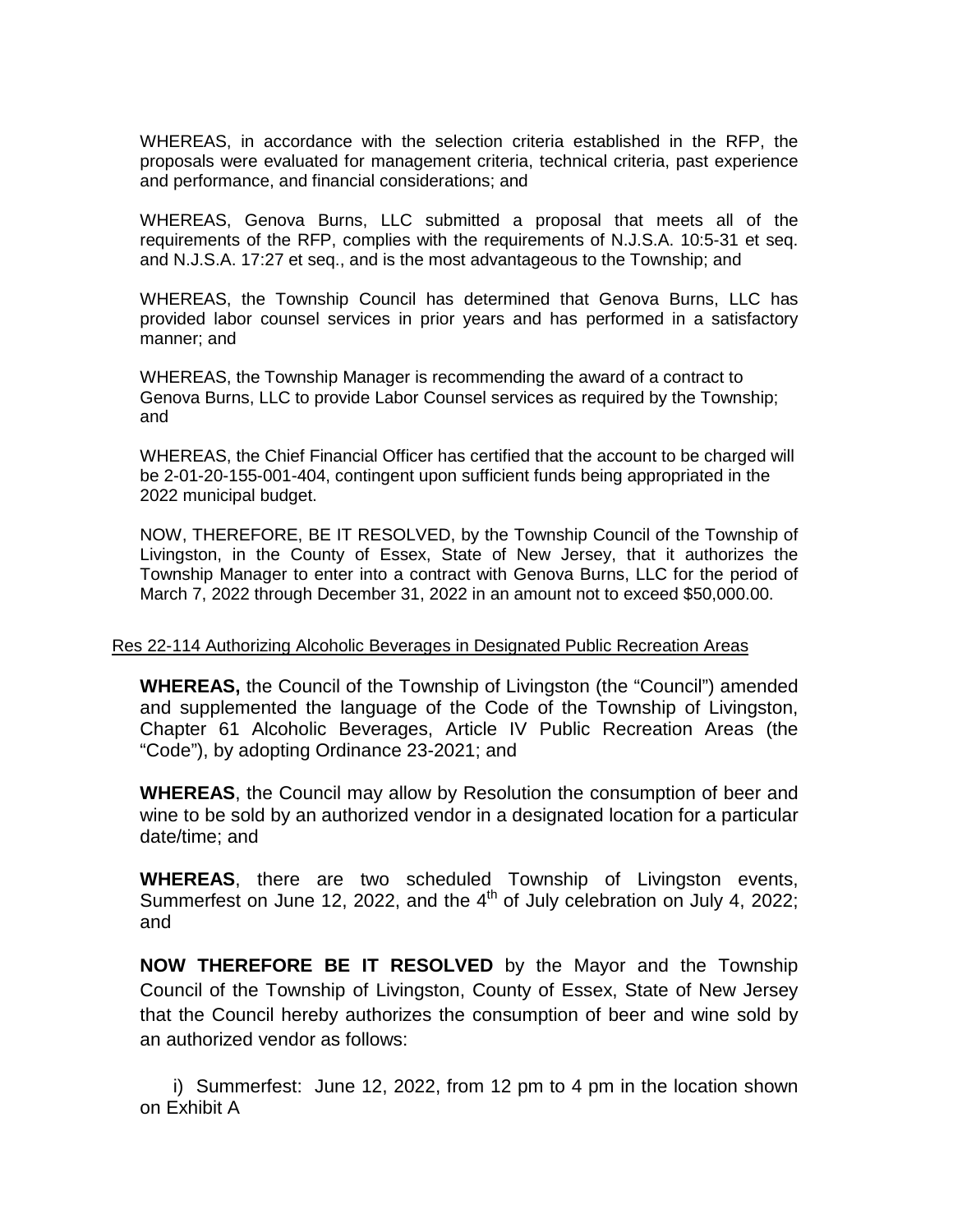ii)  $4<sup>th</sup>$  of July Celebration: July 4, 2022, from 3:30 pm to 7:30 pm in the location shown on Exhibit A

# Res 22-116 Introducing Business Improvement District (BID) Budget 2022

**BE IT RESOLVED** by the Township Council of the Township of Livingston, in the County of Essex and State of New Jersey, that the attached annual budget submitted by the Livingston Community Partnership Corporation, in the amount of \$373,110 is hereby approved.

# **BE IT FURTHER RESOLVED** that:

1. This approval shall constitute a first reading.

2. The budget will be published in the West Essex Tribune in the issue of March 10, 2022.

3. A public hearing will be scheduled for May 9, 2022 at Town Hall, 357 South Livingston Avenue, Livingston, New Jersey at 7:30 p.m.

On motion duly made and seconded, and on roll call vote, all members present voting YES, Resolutions 22-112 through 22-114, and Resolution 22-116, were adopted.

## Reports of Township Officials/Professionals

Township Manager Lewis addressed various items in the Township.

Deputy Clerk Mazzucco confirmed that April 25<sup>th</sup> will be the second Town Council meeting in April.

Council Reports (7 minute limit, extension of time may be granted by Chair)

Councilmembers asked Township Manager Lewis for various updates.

## P. Mayor's Report

Q. Public Portion (on any subject—3 minute time limit) On motion duly made and seconded, and on voice vote, the public portion was opened.

Bob Hunter, 89 Elmwood Dr, thanked everyone for the rally in support of Ukraine.

Deputy Clerk Mazzucco read a livcomment received from Mattthew Boxer, 6 Trombley Dr, regarding stormwater management and the flooding that occurred from Hurricane Ida.

There were no other speakers.

On motion duly made and seconded, and on voice vote, the public portion was closed.